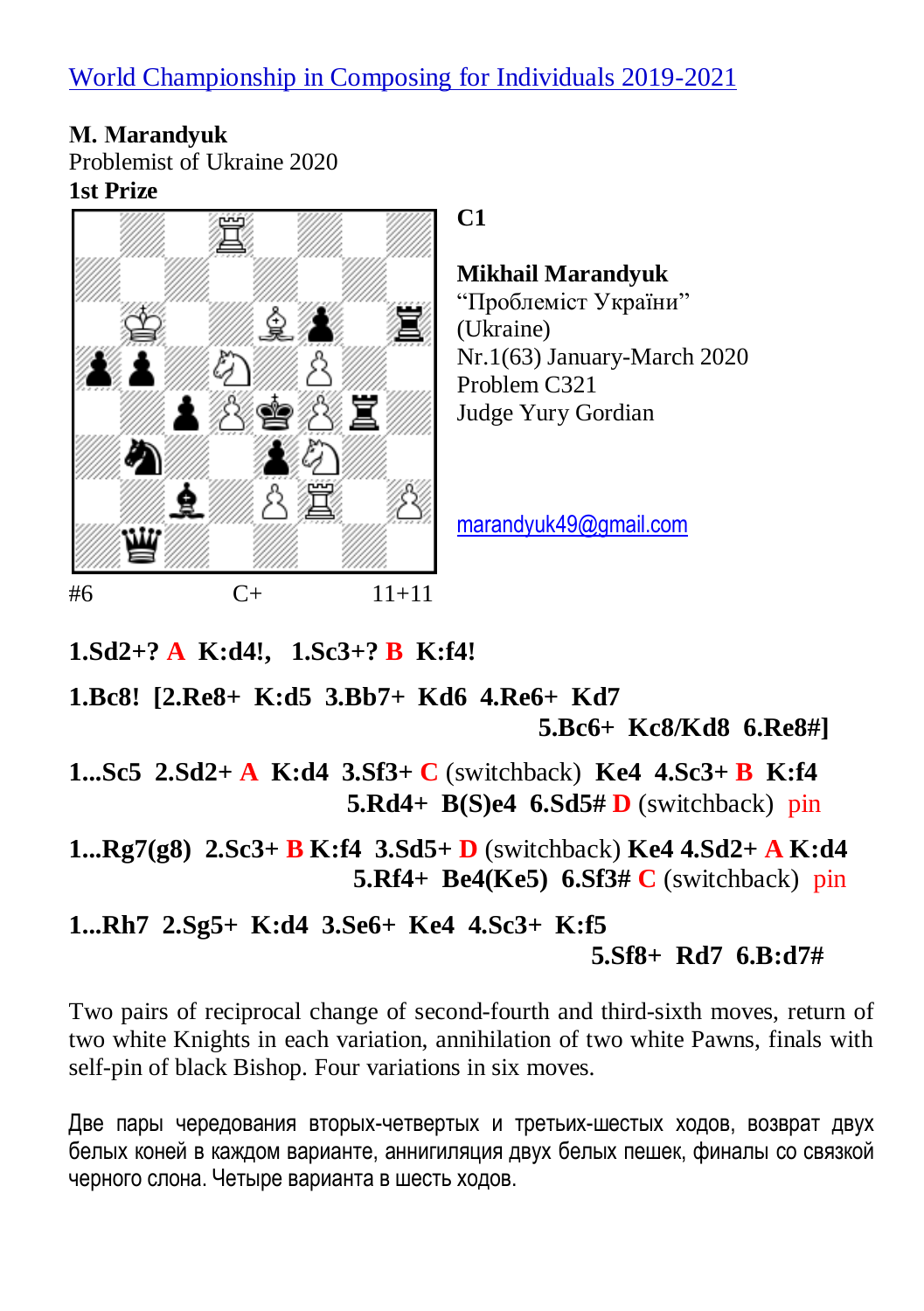**М. Мarandyuk** Problemist of Ukraine 2021 **1st Prize**



## **C2**

## **Mikhail Marandyuk**

"Проблеміст України" (Ukraine) Nr.1(67) January-March 2021 Problem C350 Judge Yury Gordian

# **1.Bg7! [2.Rf4+ e:f4 3.Sg5#]**

# **1...Rf3 2.Sg5+ Kd4 3.Sce6+ (3.c3+? R:c3+!) Kd5 4.c4+! R:c4 5.Sc7+ A** (switchback) **Kd4 6.Sge6# B** (switchback)

# **1...Sf3 2.Se8 [3.Sf6#] Kd5 3.S6c7+ (3.c4+? K:e6!) Kd4 4.c3+! R:c3 5.Se6+ B** (switchback) **Kd5 6.S8c7# A** (switchback)

Defenses on the same square with the interference of the Bishop behind the black King, geometric maneuvers of two white Knights one after the other (left-come) with a return, the play of an indirect Pawn battery, reciprocal change of returns of white Knights on the fifth and sixth moves.

Защиты на одном поле с перекрытием слона за черным королем, геометрические маневры двух белых коней один за другим (ушел-пришел) с возвратом, игра косвенной пешечной батареи, чередование возврата белых коней на пятом и шестом ходах.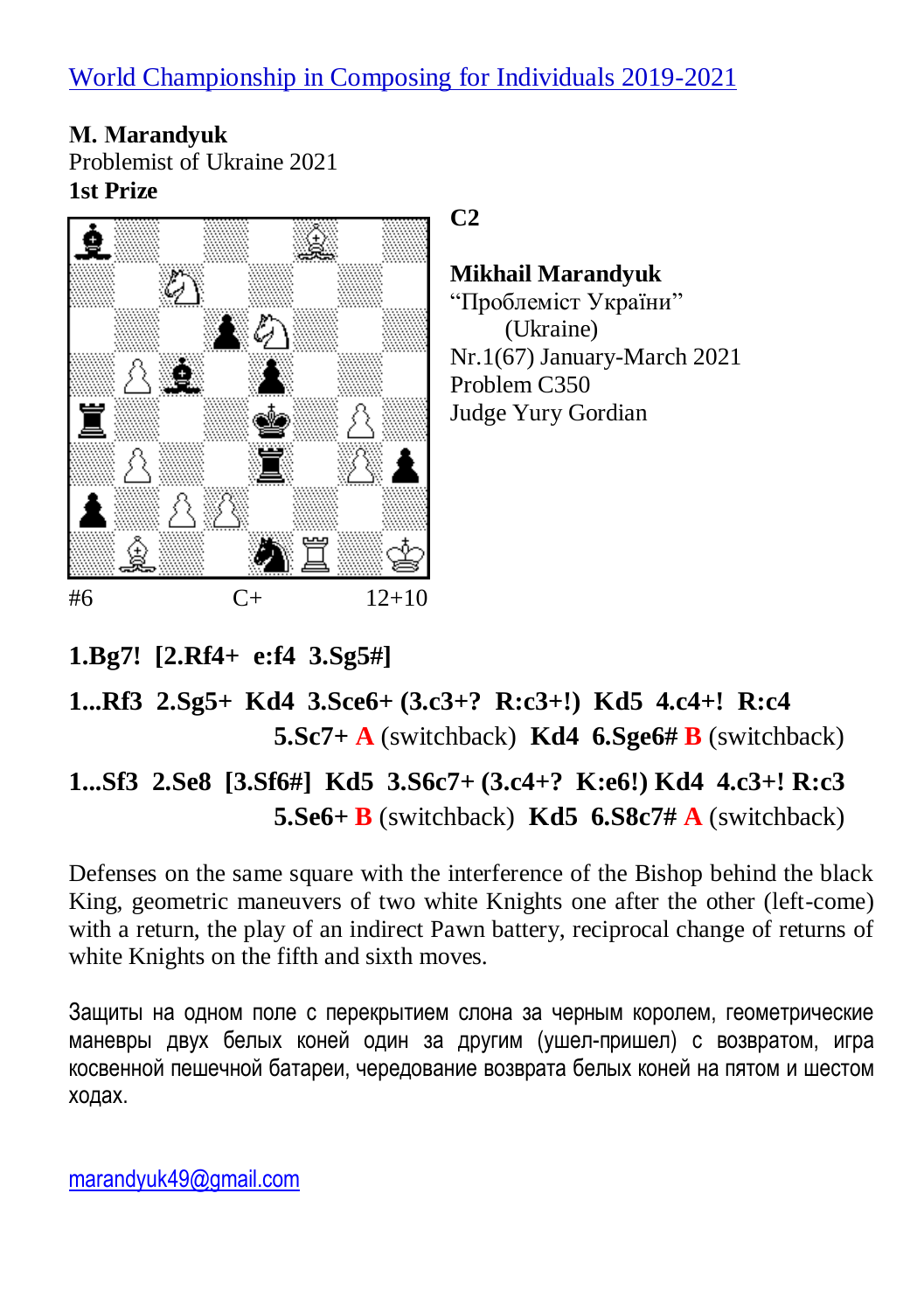# World Championship in Composing for Individuals 2019-2021

**М. Marandyuk** B. Miloseski-75 JT ChessStar 02.07.2020 **2nd Prize**



**C3**

#### **Mikhail Marandyuk**

The Internet-magazine "ChessStar.com" 02 July 2020 Problem 2566 Judge Ferhat Karmil

[marandyuk49@gmail.com](mailto:marandyuk49@gmail.com)

**1.Kc7! [2.e3 R:e3 3.f:e3 ~ 4.Bd4/Bd6#]**

**1...Sh7 2.Bd6+! A Kd4 3.Sf3+! R:f3** (3...B:f3 4.e3#) **4.Be5+** (switchback) **Kc5 5.S:d7+ B Kd5 6.e4#** (2.S:d7+? Kd5 3.Sf3 B:f3 4.Sf6+ S:f6!) **1...Sg6 2.S:d7+! B Kd5 3.Sf3! B:f3** (3...R:f3 4.e4#) **4.Sf6+** (switchback) **Kc5 5.Bd6+ A Kd4 6.e3#** (2.Bd6+? Kd4 3.Sf3+ R:f3 4.Be5+ S:e5!) **1...R:d3 2.S:d3+ Kc4 3.Sg4! b4 4.a4 Kd5 5.Se3+ Ke4 6.Sc5#**

**1...d6 2.B:d6+ Kd4 3.Be5+** (switchback) **Kc5 4.e3 R:e3 5.f:e3 [6.Bd4/Bd6#]**

Dual-avoidance choice of white's second move, interference Nowotny on the third move, returning the white pieces of the Bishop and Knight on the fourth move, reciprocal change the second and fifth moves, final mates with one white Pawn in different squares. Two additional variations in 6 moves.

Антидуальный выбор второго хода белых, перекрытие Новотного на третьем ходу, возврат белых фигур слона и коня на четвертом ходу, чередование второго и пятого ходов, финальные маты одной белой пешкой на разных полях. Два дополнительных варианта в 6 ходов.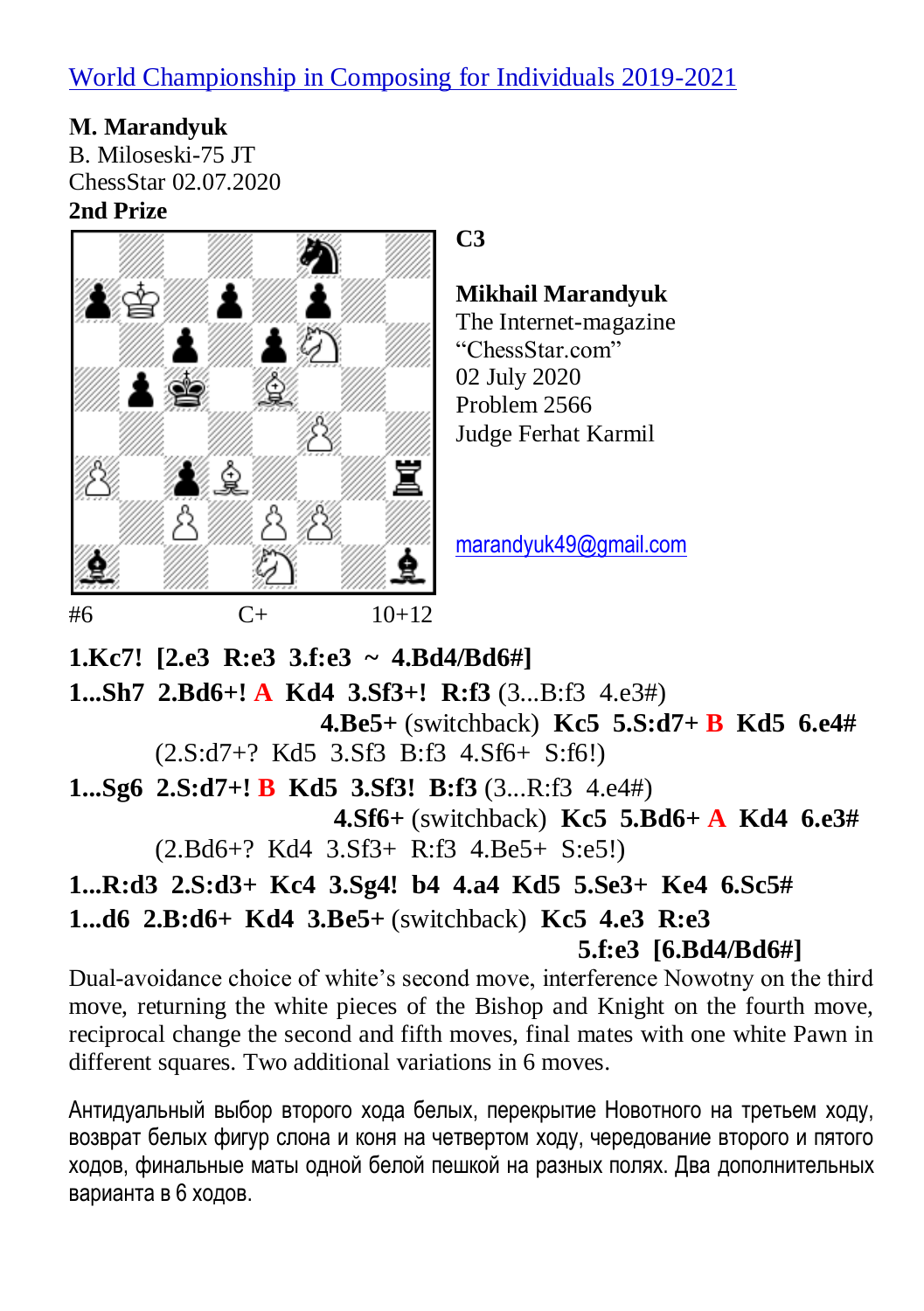**М. Marandyuk** 64-Shakhmatnoe Obozrenie 2020 **3rd Prize**



**C4**

**Mikhail Marandyuk**

"Шахматное обозрение" Nr.4 April 2020 Problem 35 Judge Aleksandr Kuzovkov

**1.Sa6! [2.Sc5+ S:c5 3.Rd4#]**

- **1...Qd3 2.Re8+ Kd5 3.Sc3+!** (3.Bb7+? Kd6 4.Rd8+ Ke6 5.Bc8+ Qd7!) **3...Q:c3 4.Bb7+ Kd6 5.Rd8+ A** (switchback) **5...Ke6 6.Bc8# B** (switchback)
- **1...B:d1 2.Bb7+ Kf5 3.e4+!** (3.Rf8+? Kg6!) **3...Q:e4 4.Rf8+ Ke6 5.Bc8+ B** (switchback) **Kd5/Kd6 6.Rd8# A** (switchback)

In each variation double returns of white pieces of the Rook and Bishop with reciprocal change of fifth and sixth moves, and also sacrifices under the black Queen on the third move.

В каждом варианте двойные возвраты белых фигур ладьи и слона с чередованием пятого и шестого ходов, еще жертвы под черного ферзя на третьем ходу.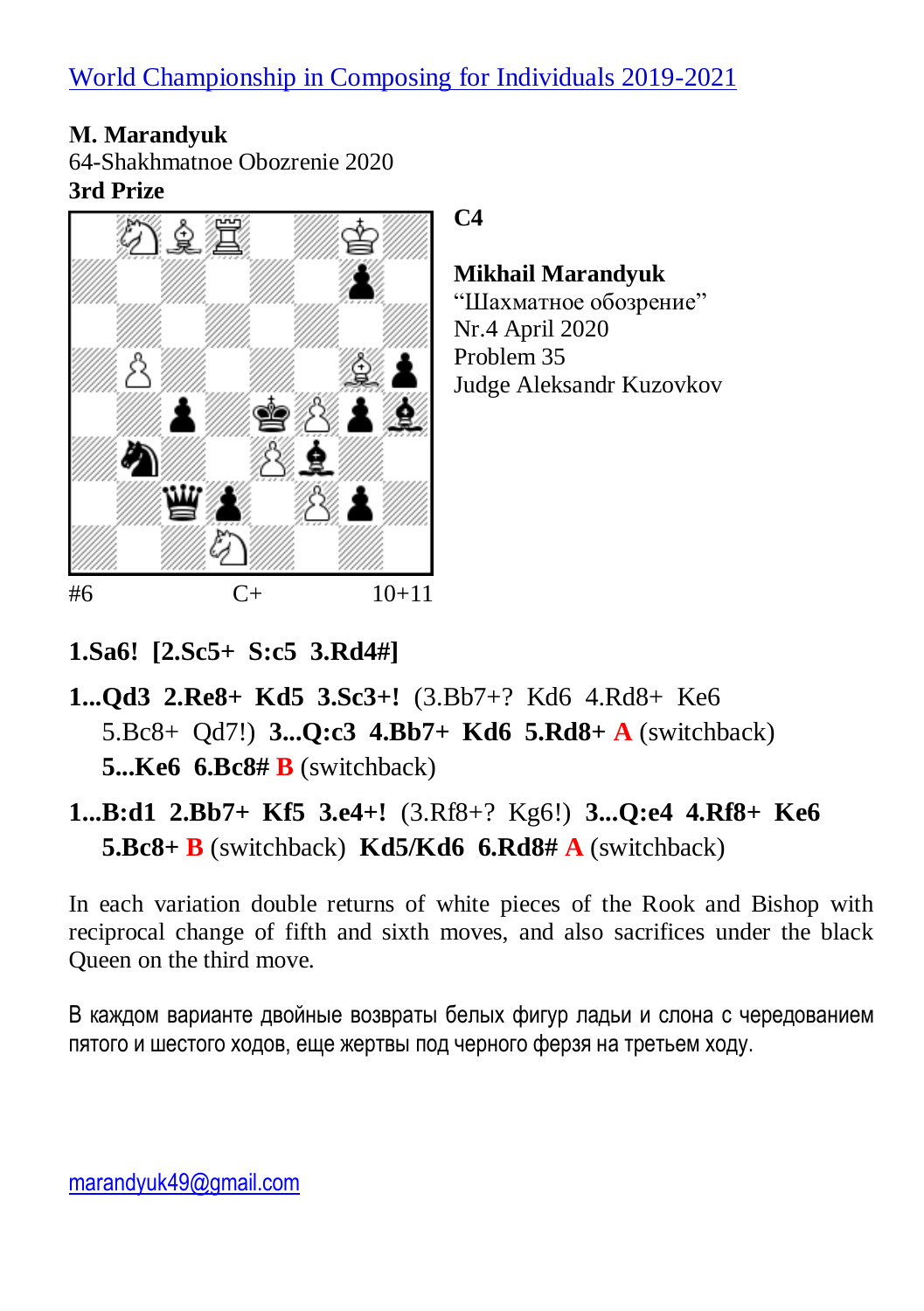**М. Marandyuk** Shakhmatnaya Kompozitsiya 2020 **1st-3rd Prize**



**C5**

**Mikhail Marandyuk**

"Шахматная композиция" Nr.152 March-April 2020 Problem C5 Judge Zoran Gavrilovski

**1.Re7? [2.S:c5+ B Kf4 3.Se6+ Ke4 4.S:c3# A] 1...f5!**

**1.Ba5! [2.S:c3+ A Kd4 Sb5+** (switchback) **Ke4 4.S:c5+ B Kf4 5.Bd2#] 1...Sa7 2.S:c5+ B Kf4 3.Sd3+!** (switchback) **Ke4 4.S:c3+ A Kd4 5.Bb6# 1...S:g4 2.B:g4 ~ 3.S:c3+ A Kd4 4.Se2+ Ke4 5.S:c5# B 1…Sf5 2.Re7! ~ 3.S:c5+ B Kf4 4.Se6+ Ke4 5.S:c3# A**

Two systems of variations with play of two white Knights and a change of the function of moves. The first pair of variations with reciprocal change of second and fourth moves, returning white Knights and opening lines for the white Bishop. The second pair with reciprocal change of third and fifth moves. A logical try passes after the obstruction of the black Pawn f6.

Две системы вариантов с игрой двух белых коней и переменой функции ходов. Первая пара вариантов с чередованием вторых и четвертых ходов, возвратом белых коней и открытием линий для белого слона. Вторая пара с чередованием третьего и пятого ходов. Логический ложный след проходит после обструкции черной пешки f6.

[marandyuk49@gmail.com](mailto:marandyuk49@gmail.com)